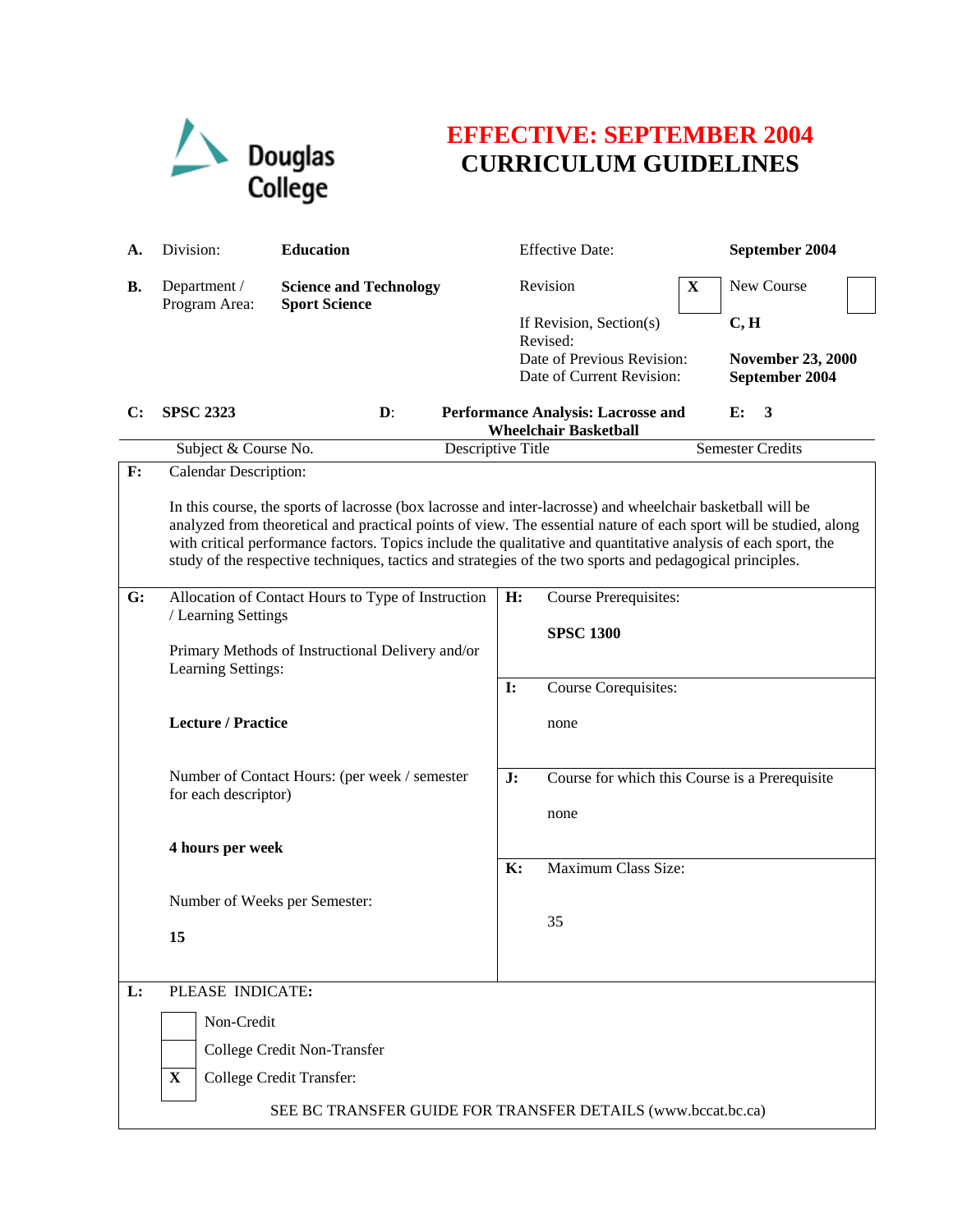|    | <b>SPSC 2323</b> | Page 2 of 4                                                                                                                                                                                                                                                                                                                                                                                                                  |
|----|------------------|------------------------------------------------------------------------------------------------------------------------------------------------------------------------------------------------------------------------------------------------------------------------------------------------------------------------------------------------------------------------------------------------------------------------------|
| M: |                  | Course Objectives / Learning Outcomes                                                                                                                                                                                                                                                                                                                                                                                        |
|    | 1.               | Describe the conceptual nature of lacrosse and wheelchair basketball.                                                                                                                                                                                                                                                                                                                                                        |
|    | 2.               | Describe and demonstrate the techniques involved in the performance of lacrosse and wheelchair<br>basketball.                                                                                                                                                                                                                                                                                                                |
|    | 3.               | Describe and demonstrate the tactics and strategies involved in the performance of lacrosse and wheelchair<br>basketball.                                                                                                                                                                                                                                                                                                    |
|    | 4.               | Describe and demonstrate the qualitative and quantitative analysis of lacrosse and wheelchair basketball.                                                                                                                                                                                                                                                                                                                    |
|    | 5.               | Describe and demonstrate the development of skills and strategies / tactics for lacrosse and wheelchair<br>basketball.                                                                                                                                                                                                                                                                                                       |
| N: |                  | <b>Course Content:</b>                                                                                                                                                                                                                                                                                                                                                                                                       |
|    | 1.               | Concepts                                                                                                                                                                                                                                                                                                                                                                                                                     |
|    |                  | The student will:<br>1.1. Describe the historical development of the sport.<br>1.2. Describe the terminology of the sport.<br>1.3. Describe rules, concepts and where applicable, classification systems.<br>1.4. Describe positional concepts.                                                                                                                                                                              |
|    | 2.               | Techniques                                                                                                                                                                                                                                                                                                                                                                                                                   |
|    |                  | The student will:<br>2.1. Describe the purpose of individual skills.<br>2.2. Describe the sequence of skilled performance for individual skills.<br>2.3. Demonstrate competent performance for individual skills.<br>2.4. Describe and demonstrate individual skill learning progressions.<br>2.5. Describe and demonstrate feedback techniques:<br>2.5.1. Positive specific feedback<br>2.5.2. Error detection / correction |
|    | 3.               | <b>Tactics and Strategies</b>                                                                                                                                                                                                                                                                                                                                                                                                |
|    |                  | The student will:<br>3.1. Describe the purpose of common tactics and strategies:<br>3.1.1. Offense<br>3.1.2. Defense<br>3.1.3. Transition<br>3.2. Demonstrate basic tactical and strategical formations:<br>3.2.1. Offense                                                                                                                                                                                                   |
|    |                  | 3.2.2. Defense<br>3.2.3. Transition                                                                                                                                                                                                                                                                                                                                                                                          |

3.3. Describe and demonstrate tactical and strategical coaching interactions:

3.4. Describe planning and training principles in relation to the analysis of each sport.

continued

3.3.1. recognition 3.3.2. reaction 3.3.3. scouting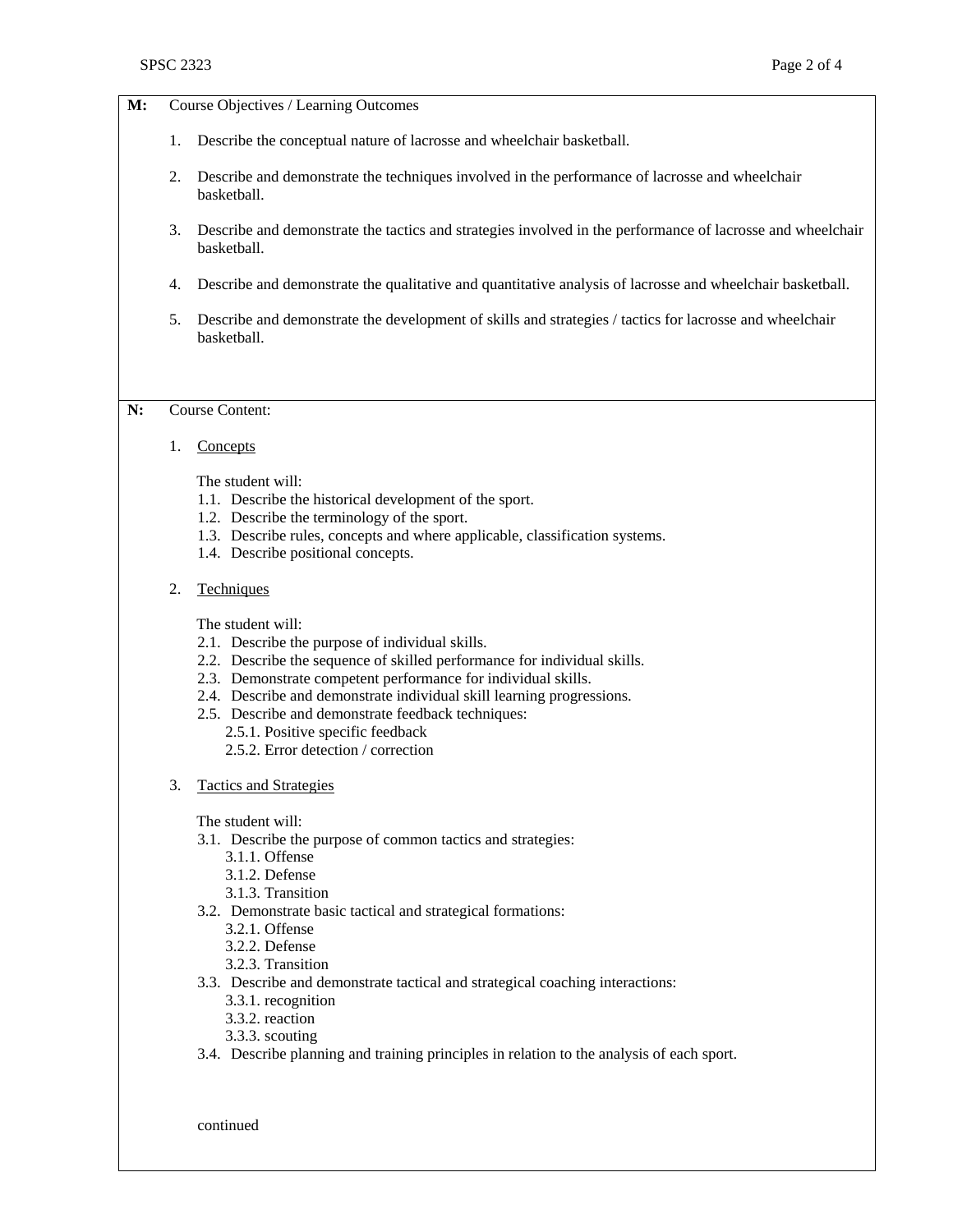4. Qualitative and Quantitative Analysis

The student will:

- 4.1. Describe and demonstrate the analysis of each sport:
	- 4.1.1. Elements
	- 4.1.2. Dimensions
	- 4.1.3. Hierarchies
- 4.2. Describe and demonstrate the formative and summative qualitative analysis of each sport.
- 4.3. Describe and demonstrate the analysis of each sport:
	- 4.3.1. Statistical
	- 4.3.2. Flow
	- 4.3.3. Time / motion
- 4.4. Describe and demonstrate the formative and summative quantitative analysis of each sport.
- 5. Development of Skills and Strategies / Tactics

The student will:

- 5.1. Describe and apply pedagogical principles for the instruction of skills:
	- 5.1.1. Skill progressions
	- 5.1.2. Teaching styles
	- 5.1.3. Design of learning activities
- 5.2. Describe and apply pedagogical principles for the instruction of strategies / tactics:
	- 5.2.1. Strategy concepts
	- 5.2.2. Tactical progressions
	- 5.2.3. Design of learning activities

## **O:** Methods of Instruction

Lecture

Discussion groups and group projects Practical applications and experiences Field observation Guest presenters Technology assisted learning

**P:** Textbooks and Materials to be Purchased by Students

Hedrick, B., Byrnes, D. and Shaver, L. (1989), Wheelchair Basketball. Paralyzed Veterans of America, Washington, D.C.

Hinkson, J. (1993), Lacrosse Fundamentals. Warwick Publishing Inc., Toronto, Ontario.

Lewis, J., Ed., (1990), Inter-Lacrosse Instructional Manual. Canadian Lacrosse Association, Ottawa, Ontario.

## **Q:** Means of Assessment

| Mid-term Examination                 | 20%  |
|--------------------------------------|------|
| <b>Final Examination</b>             | 10%  |
| Term Project                         | 20%  |
| <b>Practical Application Project</b> | 30%  |
| Research Project                     | 20%  |
| <b>TOTAL:</b>                        | 100% |